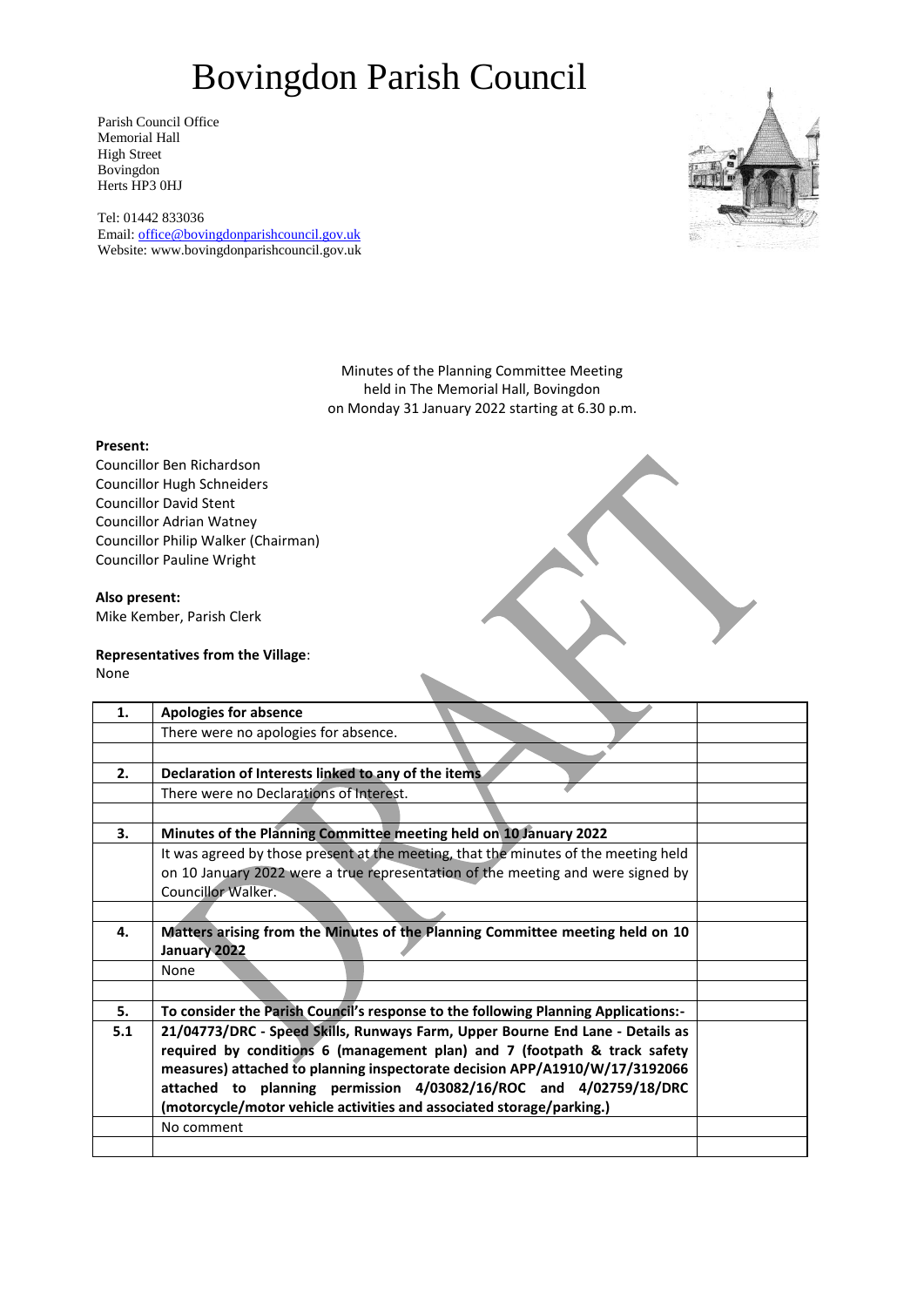Parish Council Office Memorial Hall High Street Bovingdon Herts HP3 0HJ

Tel: 01442 833036 Email: [office@bovingdonparishcouncil.gov.uk](mailto:office@bovingdonparishcouncil.gov.uk) Website: www.bovingdonparishcouncil.gov.uk



| $5.2$ | 21/04784/FHA - 3 Arden Close - Single storey front and rear extension with loft                                   |  |
|-------|-------------------------------------------------------------------------------------------------------------------|--|
|       | conversion                                                                                                        |  |
|       | No objection providing the applicant can satisfy the requirement that there is a                                  |  |
|       | minimum of two parking spaces on the application site without compromising the<br>turning circle.                 |  |
|       |                                                                                                                   |  |
| 5.3   | 21/04744/DRC - Bovingdon W R F, Bovingdon Airfield, Chesham Road - Details                                        |  |
|       | required by Condition 9 (Contamination) and 14 (Drainage) attached to planning                                    |  |
|       | permission 20/03194/MFA - Use of land for film making to include earth works to                                   |  |
|       | remove 'bund' and construction of 3 permanent studios & creation of 'backlot                                      |  |
|       | space' to allow for construction of temporary studios with associated support                                     |  |
|       | services and parking. Use of former control tower as office space and/ or as film                                 |  |
|       | set. Construction of security building at entrance                                                                |  |
|       | No comment                                                                                                        |  |
|       |                                                                                                                   |  |
| 5.4   | 21/04786/DRC - Fairview, 45 Chesham Road - Details required by Condition 10                                       |  |
|       | (Construction Management Plan) attached to planning permission 21/01483/FUL -                                     |  |
|       | Demolition of existing bungalows, construction of 8 semi-detached houses and                                      |  |
|       | associated access, parking and landscaping.                                                                       |  |
|       | Decision made - see Item 6.4                                                                                      |  |
|       |                                                                                                                   |  |
| 5.5   | 22/00036/DRC - Rosecroft, 49 Chesham Road - Details as required by condition 5d                                   |  |
|       | (Contamination Validation Report) attached to planning permission 19/02696/FUL                                    |  |
|       | (Demolition of existing bungalow, construction of 8 new semi-detached houses (2                                   |  |
|       | x 2 bedroom, 2 x 3 bedroom and 4 x 4 bedroom), access, turning and parking areas,                                 |  |
|       | landscape planting and ancillary development.)                                                                    |  |
|       | No comment                                                                                                        |  |
| 5.6   |                                                                                                                   |  |
|       | 22/00157/FHA - 50 Hyde Meadows - Proposed ground floor extension, floor plan<br>redesign and all associated works |  |
|       | No objection                                                                                                      |  |
|       |                                                                                                                   |  |
| 5.7   | 22/00073/DRC - Buildings At Maple Farm, Shantock Lane - Details required by                                       |  |
|       | Condition 4 (hard and soft landscaping), Condition 10 (Biodiversity), and Condition                               |  |
|       | 11 (Tree Protection) attached to Planning permission 21.00054/FUL - Conversion                                    |  |
|       | of building 1 to form a single dwelling, conversion of building 2 to form a terrace                               |  |
|       | of 4 dwellings, demolition of other buildings, laying out of car parking and access,                              |  |
|       | installation of services including package treatment works, provision of new                                      |  |
|       | landscape planting                                                                                                |  |
|       | No comment                                                                                                        |  |
|       |                                                                                                                   |  |
| 6.    | To note the outcome of planning applications considered by Dacorum Borough                                        |  |
|       | Council :-                                                                                                        |  |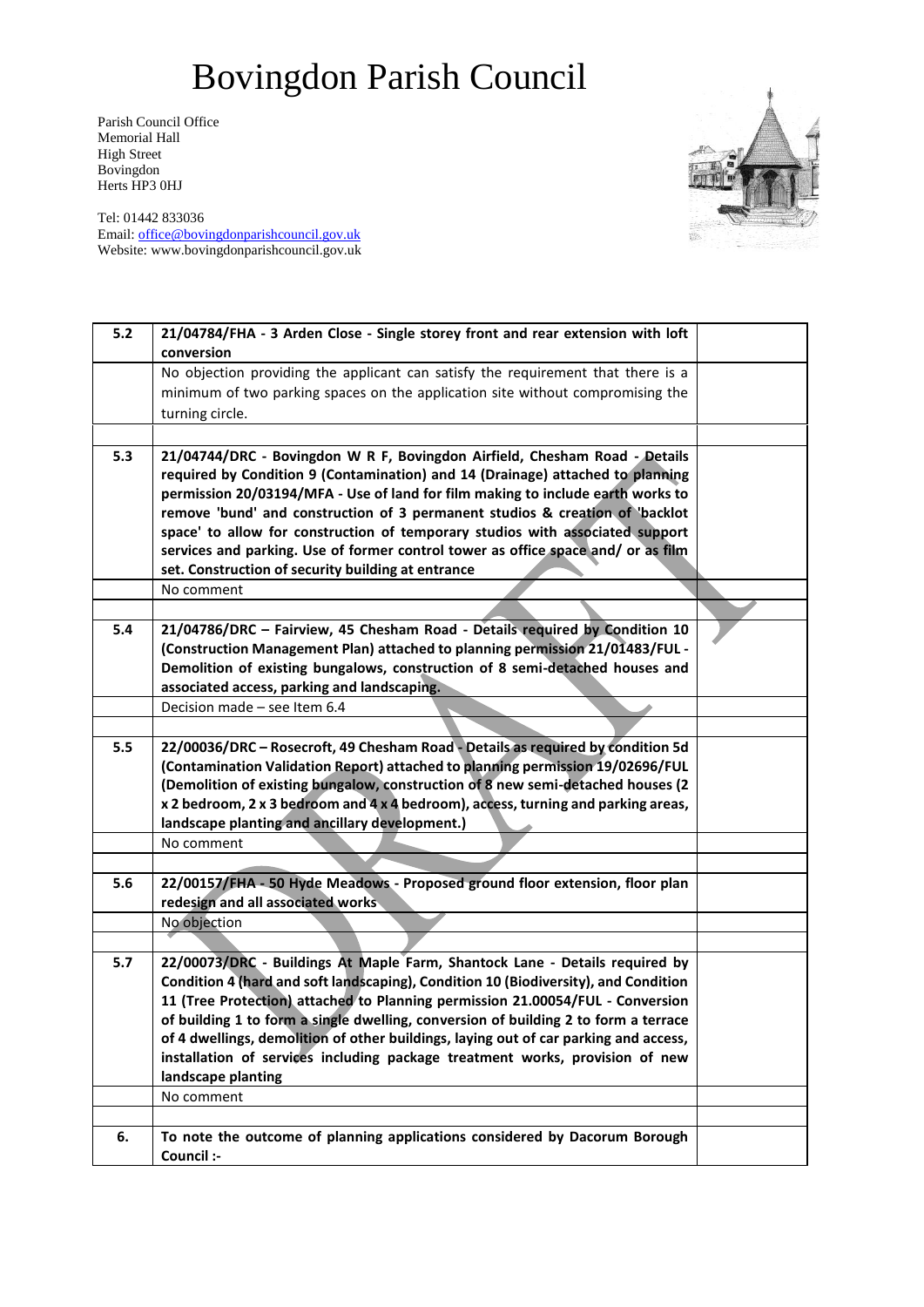Parish Council Office Memorial Hall High Street Bovingdon Herts HP3 0HJ

Tel: 01442 833036 Email: [office@bovingdonparishcouncil.gov.uk](mailto:office@bovingdonparishcouncil.gov.uk) Website: www.bovingdonparishcouncil.gov.uk

| 6.1   | 21/04319/LDP - The Farmhouse, Cottingham Farm, Flaunden Lane - Proposed side<br>extension - GRANTED (BPC Support)                                                                                                                                                                                                                                                |  |
|-------|------------------------------------------------------------------------------------------------------------------------------------------------------------------------------------------------------------------------------------------------------------------------------------------------------------------------------------------------------------------|--|
|       |                                                                                                                                                                                                                                                                                                                                                                  |  |
| 6.2   | 21/04452/OUT - Pastures, Vicarage Lane - Outline planning application: Demolition<br>of existing house and construction of 9x eco houses - APPLICATION WITHDRAWN<br>(BPC Object)                                                                                                                                                                                 |  |
|       |                                                                                                                                                                                                                                                                                                                                                                  |  |
| 6.3   | 21/03938/ROC - Woodley, 37 Chesham Road - Removal of condition 6 (ventilation<br>strategy) attached to planning permission 21/00142/FUL (Demolition of existing<br>detached dwelling. Construction of 2 semi-detached dwellings.) - GRANTED (BPC No<br>comment)                                                                                                  |  |
|       |                                                                                                                                                                                                                                                                                                                                                                  |  |
| 6.4   | 21/04786/DRC - Fairview, 45 Chesham Road - Details required by Condition 10<br>(Construction Management Plan) attached to planning permission 21/01483/FUL -<br>Demolition of existing bungalows, construction of 8 semi-detached houses and<br>associated access, parking and landscaping - GRANTED                                                             |  |
|       |                                                                                                                                                                                                                                                                                                                                                                  |  |
| 6.5   | 21/04204/FUL - 7 Orchard Court - Loft conversion - APPLICATION WITHDRAWN (BPC<br>Object)                                                                                                                                                                                                                                                                         |  |
|       |                                                                                                                                                                                                                                                                                                                                                                  |  |
| 6.6   | 21/04796/NMA - 64 Green Lane - Non-material amendment to planning permission<br>21/01421/FHA (Part single storey rear and two storey rear extension and front<br>porch) - GRANTED (BPC No comment)                                                                                                                                                               |  |
|       |                                                                                                                                                                                                                                                                                                                                                                  |  |
| 7.    | To note dates for Appeals / Forthcoming Inquiries / Forthcoming Hearings - all<br>previously reported to the Planning Committee:                                                                                                                                                                                                                                 |  |
| 7.1   | <b>Appeals Lodged:</b>                                                                                                                                                                                                                                                                                                                                           |  |
| 7.1.1 | APP/A1910/W/21/3271898 - Lot B2A Upper Bourne End Lane - 20/02945/ROC -<br>variation of condition 2 (approved plans) attached to planning permission<br>4/02935/17/FUL (AP/A1910/W/18/3219155) (Construction of two polytunnels and<br>barn for agricultural purposes)                                                                                           |  |
| 7.1.2 | APP/A1910/D/21/3280282 - 18 Dinmore - 21/01354/RET - Retention of variation to                                                                                                                                                                                                                                                                                   |  |
|       | dormer size and fenestration (following approved scheme, Ref: 4/01562/19/FHA)                                                                                                                                                                                                                                                                                    |  |
|       |                                                                                                                                                                                                                                                                                                                                                                  |  |
| 7.2   | <b>Appeals Dismissed:</b>                                                                                                                                                                                                                                                                                                                                        |  |
| 7.2.1 | APP/A1910/W/20/3248338 - Land at Runways Farm Upper Bourne End Lane Details<br>-4/02759/18/DRC - as required by conditions 6 (management plans) & 7 (footpath<br>& track safety measures), attached to planning permission 4/03082/16/roc (removal<br>of condition 1 (two-year temporary planning permission) of planning inspectorate<br>decision (app/a1910/c/ |  |
| 7.3   | <b>Appeals Allowed:</b>                                                                                                                                                                                                                                                                                                                                          |  |
|       |                                                                                                                                                                                                                                                                                                                                                                  |  |